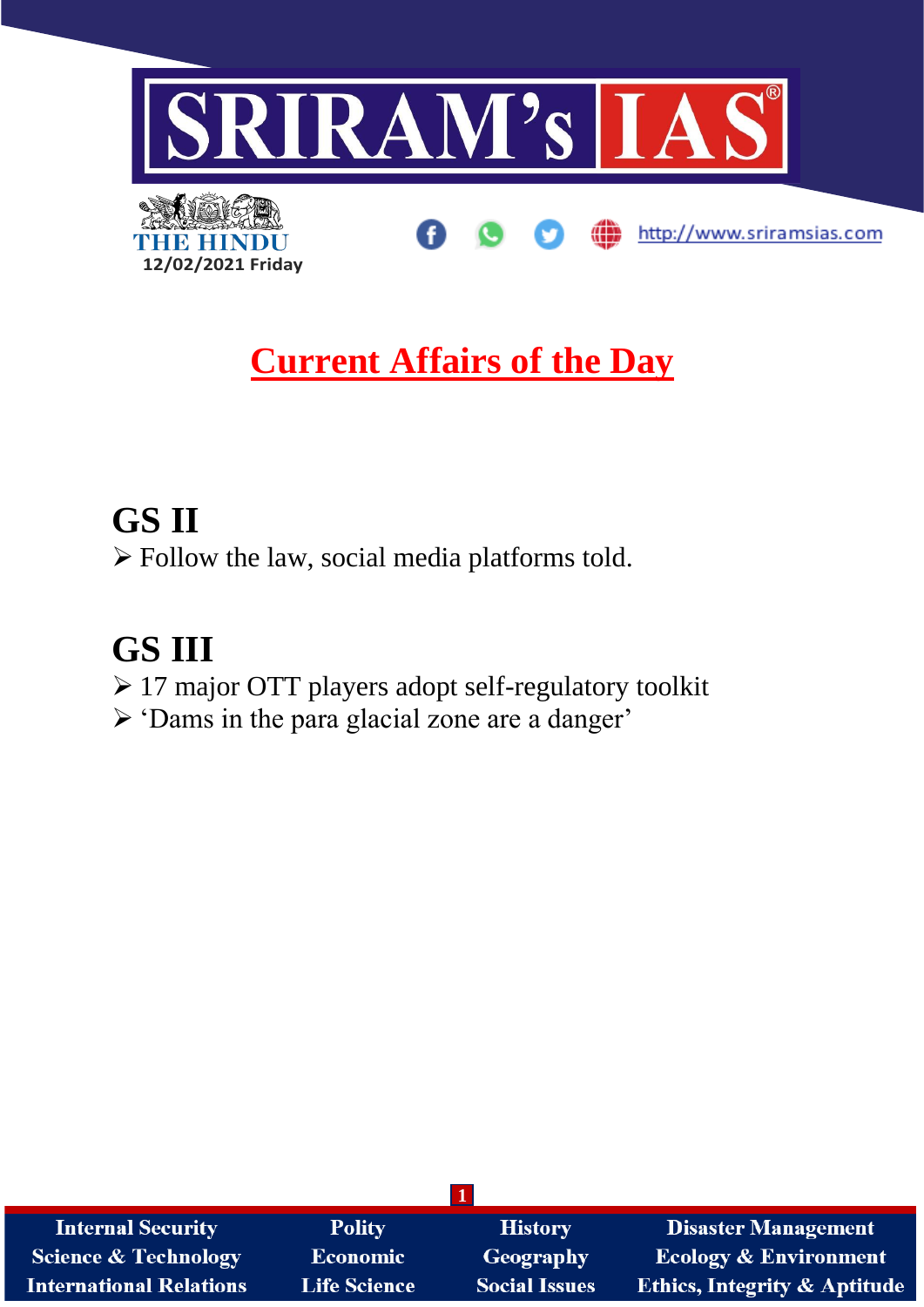

## **Follow the law, social media platforms told**

**News:** The Govt recently said global social media platforms were welcome to work and earn money in India but they should follow the law and the Constitution of India.

### **Double standards**

- 1. When police act in Washington's Capitol Hill ransacking, a micro blogging site stands in their support but when a similar action is taken at Red Fort, our national pride, the platform opposes it. Freedom of speech is there, but with reasonable restrictions.
- 2. Twitter and the Government of India are at loggerheads over issues related to content removal and freedom of expression.

## **17 major OTT players adopt self-regulatory toolkit**

**News:** Even as the government is soon expected to come out with regulations for OTT platforms, the Internet and Mobile Association of India (IAMAI) on Thursday said 17 platforms, including Netflix, Disney+ Hotstar and Amazon Prime Video, have adopted a 'toolkit' for effective implementation of the selfregulation code introduced last year.

### **Highlights:**

- 1. The industry body added that it will set up an 'IAMAI Secretariat for the Code', comprising representatives from the signatories to the Code, as well as the IAMAI, for its implementation.
- 2. The IAMAI said the toolkit not only aims to set out guiding principles and code of ethics, it also addresses the feedback received from the Ministry of Information and Broadcasting on the issues of conflict of interest and prohibited content.
- 3. The signatories to the toolkit, which is effective February 10 onwards, include ZEE5, Viacom 18 (Voot), Disney+Hotstar, Amazon Prime Video, Netflix etc.

## **'Dams in the para glacial zone are a danger'**

**Bottom line:** Solar power and IT based service sector economy are sustainable developmental alternatives for Uttarakhand

### **Alternative to Hydropower**

| <b>Internal Security</b>        | <b>Polity</b>       | <b>History</b>       | <b>Disaster Management</b>              |  |  |  |
|---------------------------------|---------------------|----------------------|-----------------------------------------|--|--|--|
| <b>Science &amp; Technology</b> | <b>Economic</b>     | <b>Geography</b>     | <b>Ecology &amp; Environment</b>        |  |  |  |
| <b>International Relations</b>  | <b>Life Science</b> | <b>Social Issues</b> | <b>Ethics, Integrity &amp; Aptitude</b> |  |  |  |